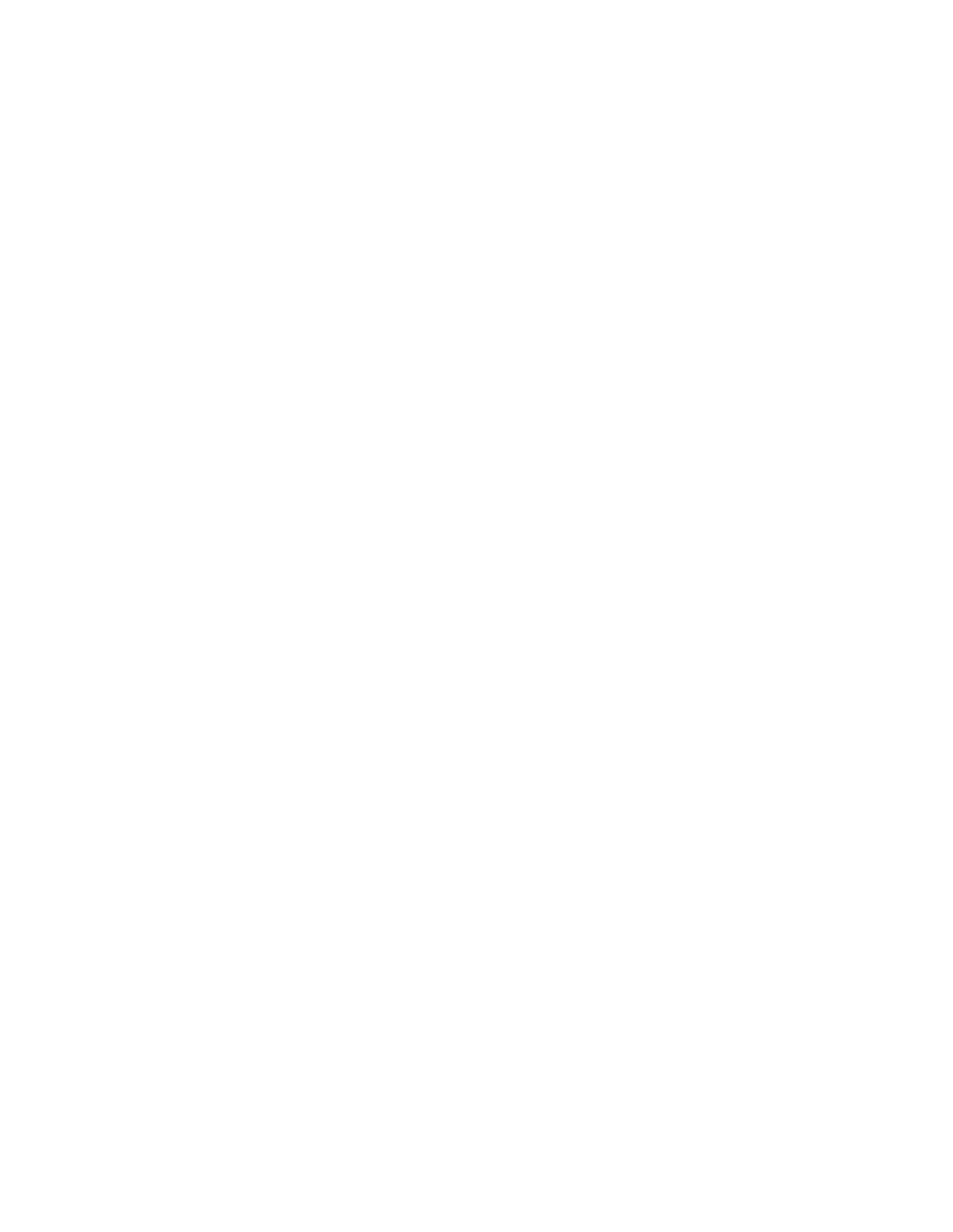# Table of Contents

|--|--|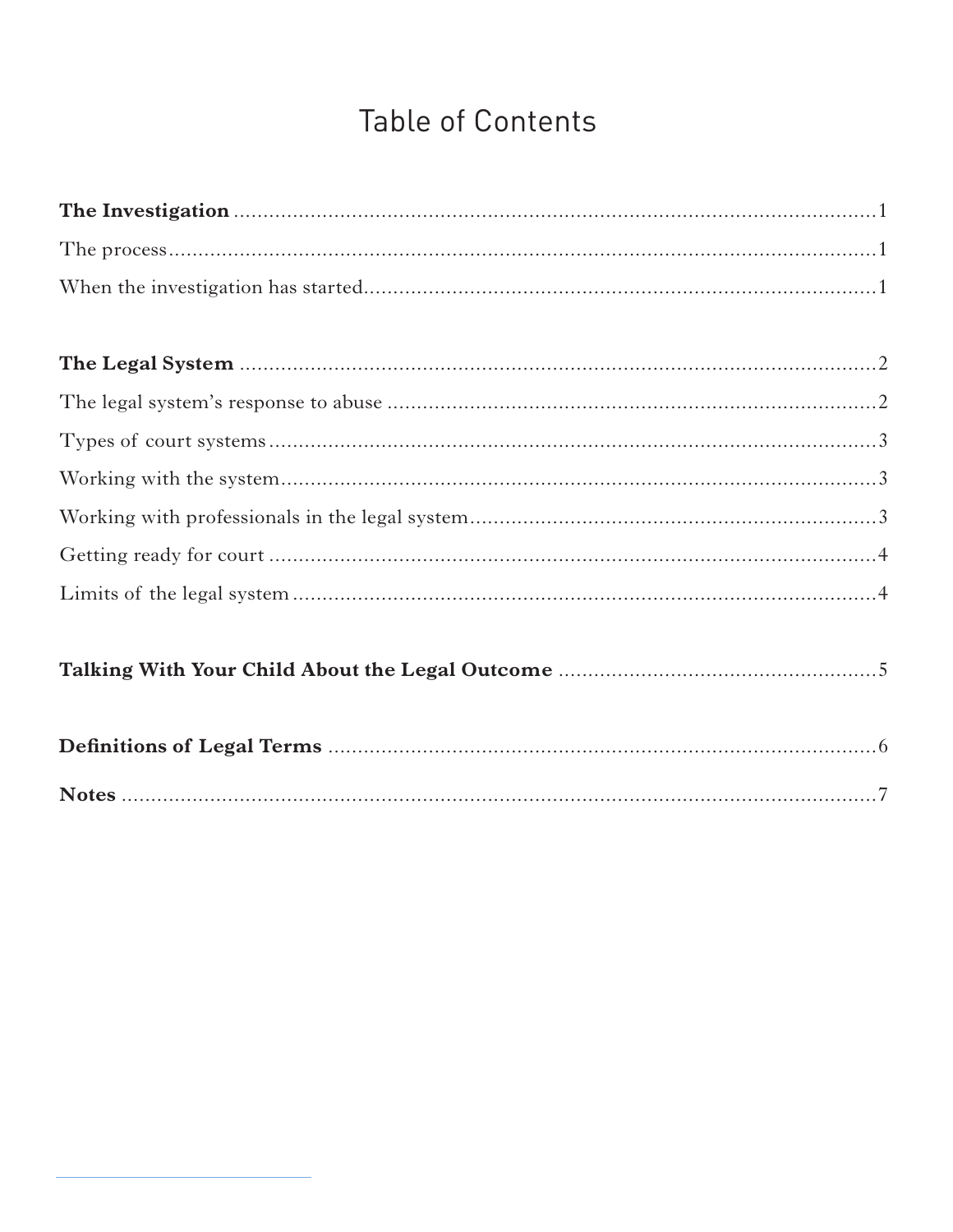# The Investigation

The investigation of child abuse will take place by a team of professionals. Law enforcement, child protection, medical professionals, counselors, State's or County Attorneys, and victim advocates all work together to coordinate an effective response for the children and their family.

## The process

- Someone reports suspicion of abuse to authorities, either law enforcement or Child Protection Services (CPS).
- The investigating agency investigates the reports of possible abuse.
- The child may then be referred to a child advocacy center for further evaluation.
- At the child advocacy center:
	- o A Forensic Interviewer conducts the interview
	- o A medical exam is conducted by the medical provider
	- o The Family Advocate will meet with you during the evaluation to offer support

## When the investigation has started:

- Law enforcement or CPS will continue the investigation. This may include interviewing the person the child first reported to, interviewing any witnesses, or interviewing the alleged perpetrator (offender).
- Law enforcement may refer the case to the State's or County Attorney's office. The State's or County Attorney determines if charges will be brought up and what charges to pursue. Victim's Services will notify you as soon as a decision has been made. You can call your Victim Witness Specialist if you have any questions.
- Social Services has a responsibility to make sure your child is being protected. They can offer services for you and your family. Social Services or law enforcement do not want to remove the child from your care if you are able to provide the care needed to raise your child.

The legal process may be slow in moving towards legal action. The team is working to gain the best outcome for you and your family. You and your child's healing often occur outside of the criminal justice system.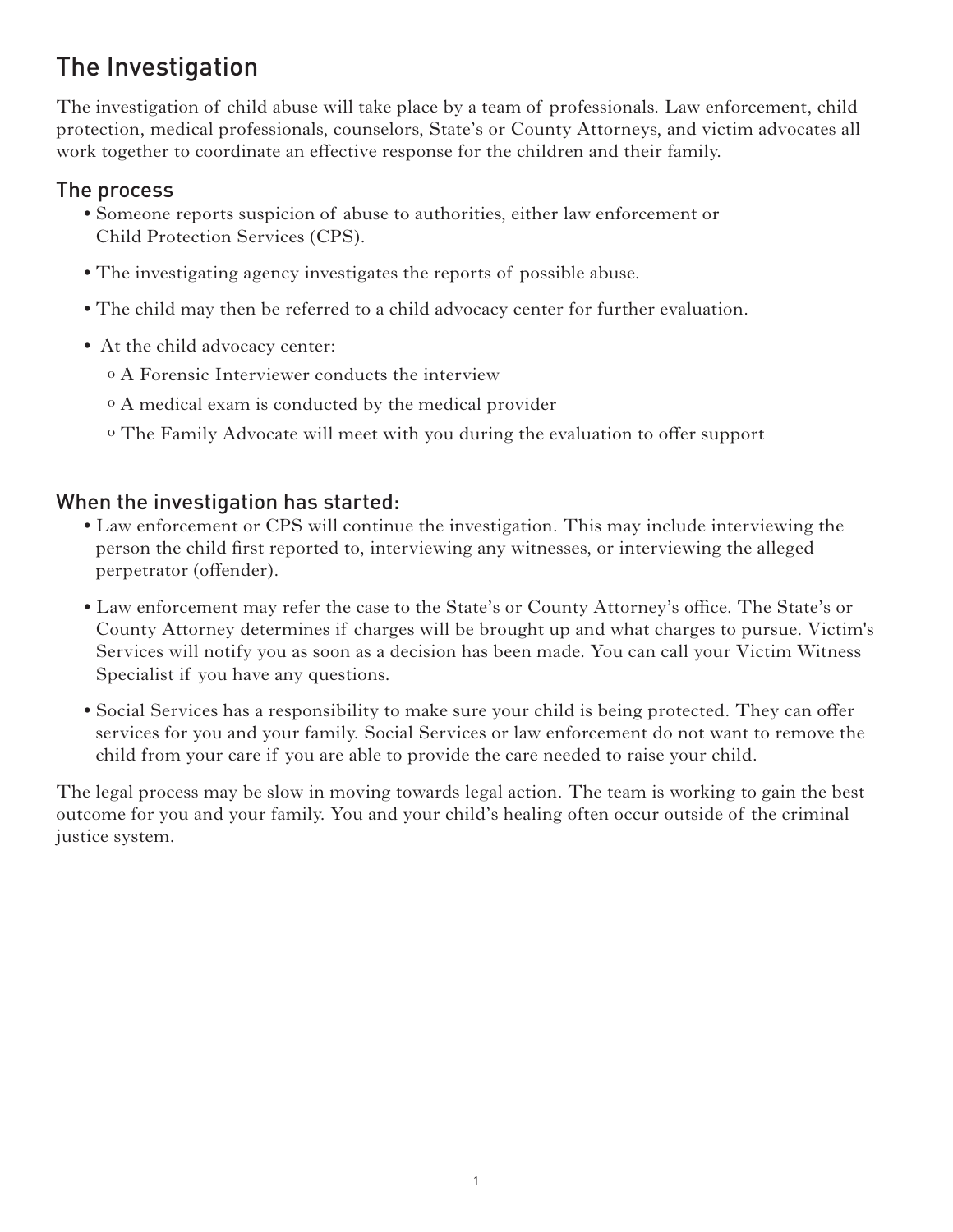# The Legal System

It is very hard to know what will happen for you and your child after the report has been made, and the case is in the legal system. Speaking up about what happened can be a good thing for the child-whether or not the abuser is convicted. Many children are relieved to think that someone more powerful will help protect them and tell the offender that he or she was wrong. For other children, the events following the report can be upsetting.

The legal process moves at its own pace, different from your child's need to heal. The emotional wounds may be reopened by the many proceedings, which often take place over 1 to 2 years. The court date may be delayed many times. It is best to remember that people are working for the best outcome for you and your child. The team approach to these cases keeps the process as simple as possible.

You can make the process easier for your child by working with the authorities. The legal system may be able to protect your child from future unsupervised contact with the offender. This will help to keep other children safe.

To help guide you through the legal process, you may be assigned a Victim Witness Specialist or Advocate through the State's or County Attorney's office. This person will be able to:

- Help you through this difficult period.
- Answer your questions.
- Explain the types of victim assistance and services you may be eligible for.
- Be your liaison to the State's or County Attorney's office and the particular attorney assigned to prosecute your case.

When the investigation in your case is completed and your case is received in the State's or County Attorney's office for prosecution, you will be notified by letter the name of your Victim Witness Specialist or Advocate.

Please contact your Specialist or Advocate as soon as possible for assistance throughout the entire process.

#### The legal system's response to abuse

The legal system's response to abuse can be confusing to children and families. This confusion can be:

- 2 different "legal systems" can be working on the same case at the same time.
- These 2 systems are the "criminal" system and the "civil" system.
- These 2 different court systems work on child abuse case
	- o Criminal court
	- o Civil court
- Both courts may work on the same case at the same time, but they have different purposes.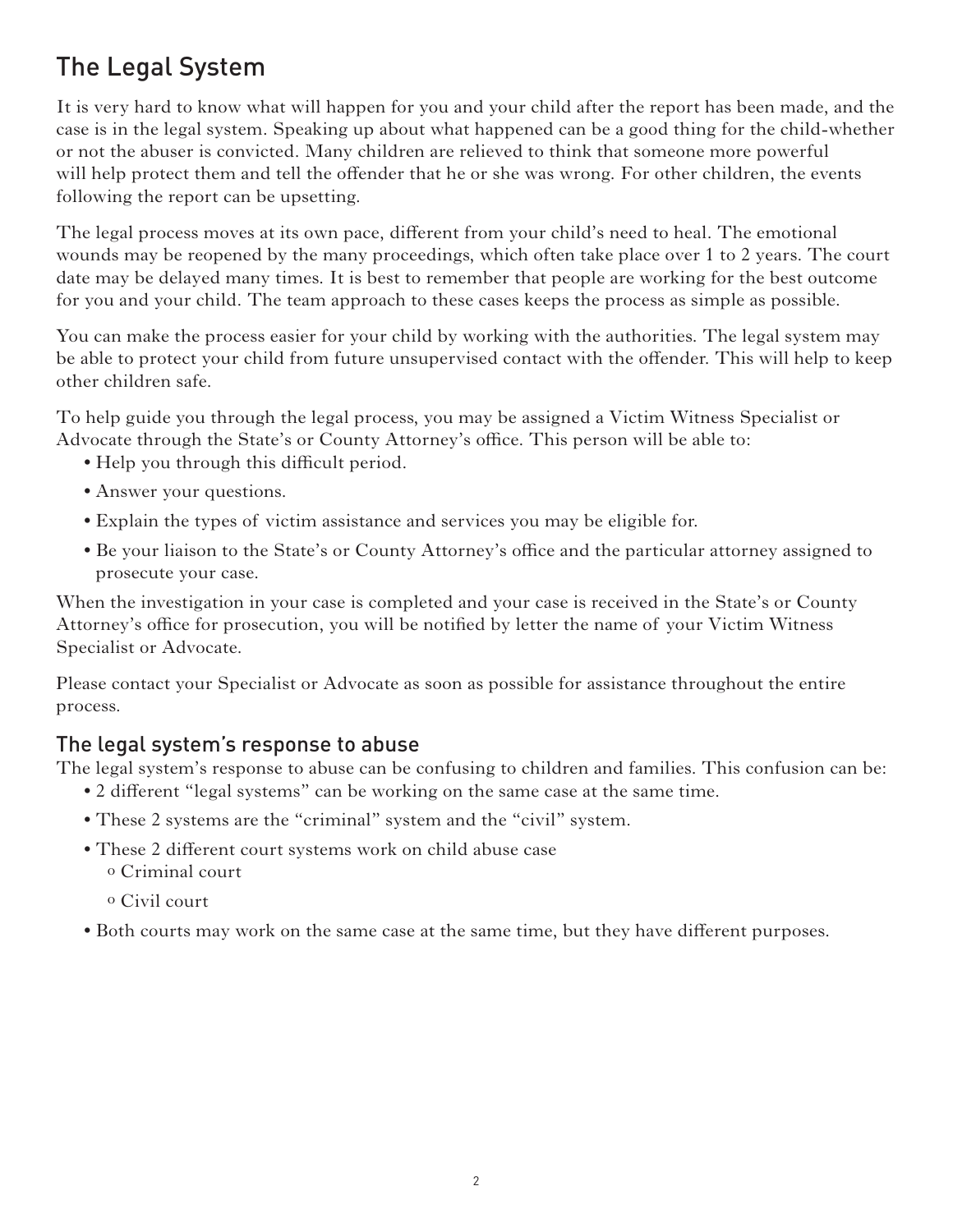## Types of court systems

#### **Criminal court**

This court is concerned with guilt or innocence of the accused and often uses trial to decide on the suspect's guilt or innocence. The criminal trial focuses on issues such as:

- Is there evidence to prove the child was abused?
- What illegal acts happened?
- If proven guilty, what punishment should the offender receive?

#### **Civil court**

This court is concerned with the safety of the child. The focus is on issues like custody, supervised visitation, and counseling. A number of different court hearings can be held to decide these issues. The decisions in the civil system do **not** depend on whether or not the criminal system finds guilt.

#### Working with the system

The system is responsible for protecting children and holding offenders accountable. The more information and cooperation you give to the team of professionals working in the system, the better job they can do on the case.

Support people are available to help you. A Family Advocate is familiar with the legal system and child abuse and is available to help. You may be assigned a Victim Witness Specialist or Advocate (at the State's or County Attorney's office). They will:

- Keep you informed about the status of the case (for example court dates)
- Help you work through the legal system
- Help you to get financial help, if you are eligible.

## Working with professionals in the legal system

- Be calm and reassuring to your child. Please do not coach your child on what to say. It is important for the information to come out in your child's words and in your child's own time.
- Try to provide as many facts as you can when you are asked for information. Cases are built on the four W's: who, what, when, and where.
- Do not guess if you do not know the answer to a question. It is much better to say you do not know.
- Tell how you feel and why you feel that way. Your feelings are valuable in giving investigators information. Only the facts are allowed in court, but feelings can help give investigators ideas for how to proceed.
- Always be honest, even though the truth may not seem favorable to yourself or others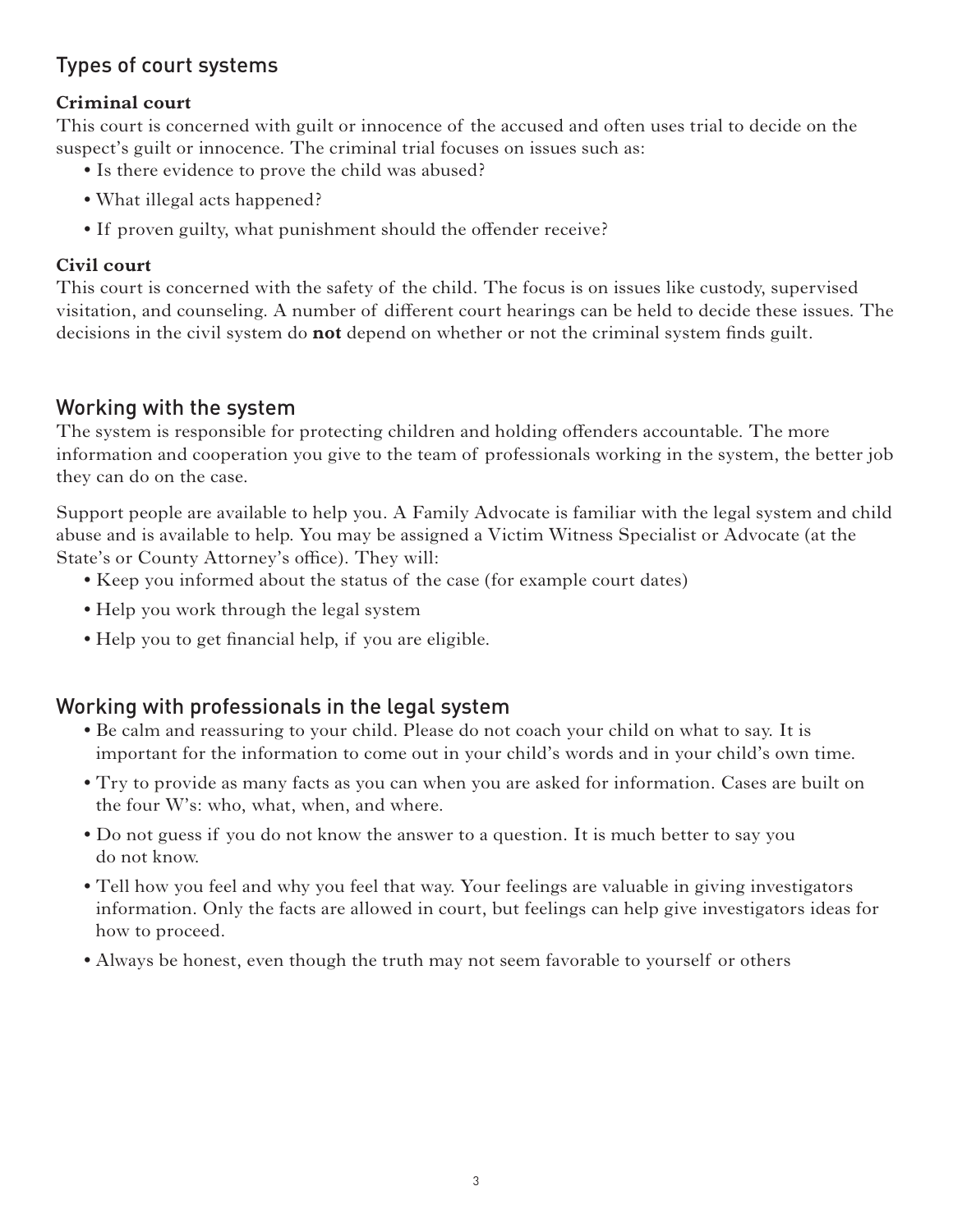- Try to keep your emotions calm. It is a difficult time and can be emotional. Losing control can hurt the case and hide the needs of the innocent victim, your child.
- Love, support, and protect your child at all costs. If the suspected offender is a significant person to you, balancing your feelings for the offender and your child can be very difficult. Remember that your child has only you to make healthy, protective decisions.
- Please cooperate with investigators. You will probably feel as if investigators are prying into your personal life, but this is necessary to the case and your child's welfare. The facts can help resolve the case.
- Try to understand the investigator's perspective. You may feel that investigators do not care because they avoid showing emotions. Investigators do care. They show caring by staying objective and calm in the face of extremely emotional situations.

## Getting ready for court

If there is to be a trial, your Victim Witness Specialist or Advocate will take your child to the courtroom for a tour (you may need to request this). You will also be involved in this process. Giving the child an early look at the courtroom and preparing him or her on what to expect. This can ease some of the child's fears, which may include the following:

- Seeing the abuser again
- Not wanting to go
- Wanting it to be over
- Wondering where you will be

If you are a witness, you will not be allowed in the courtroom when your child is testifying. In some cases, it might be easier on your child not to have you there. Your child should never be in the courtroom without a trusting, friendly face, so make sure your Victim Witness Specialist or Advocate, a best friend, or a family member stay with your child at all times.

#### Limits of the legal system

While the legal system is very important to your child's case, it is only one step in the process and is **not** needed for your child's recovery. Focusing on your child's well-being will help you manage your emotions and lessen the frustrations of the legal process.

Celebrate when the court case has ended. No matter what the outcome, conviction or not, tell the child it is over. Acknowledge that you both did your best and worked hard. Recognize your efforts and the end of this stage of the process.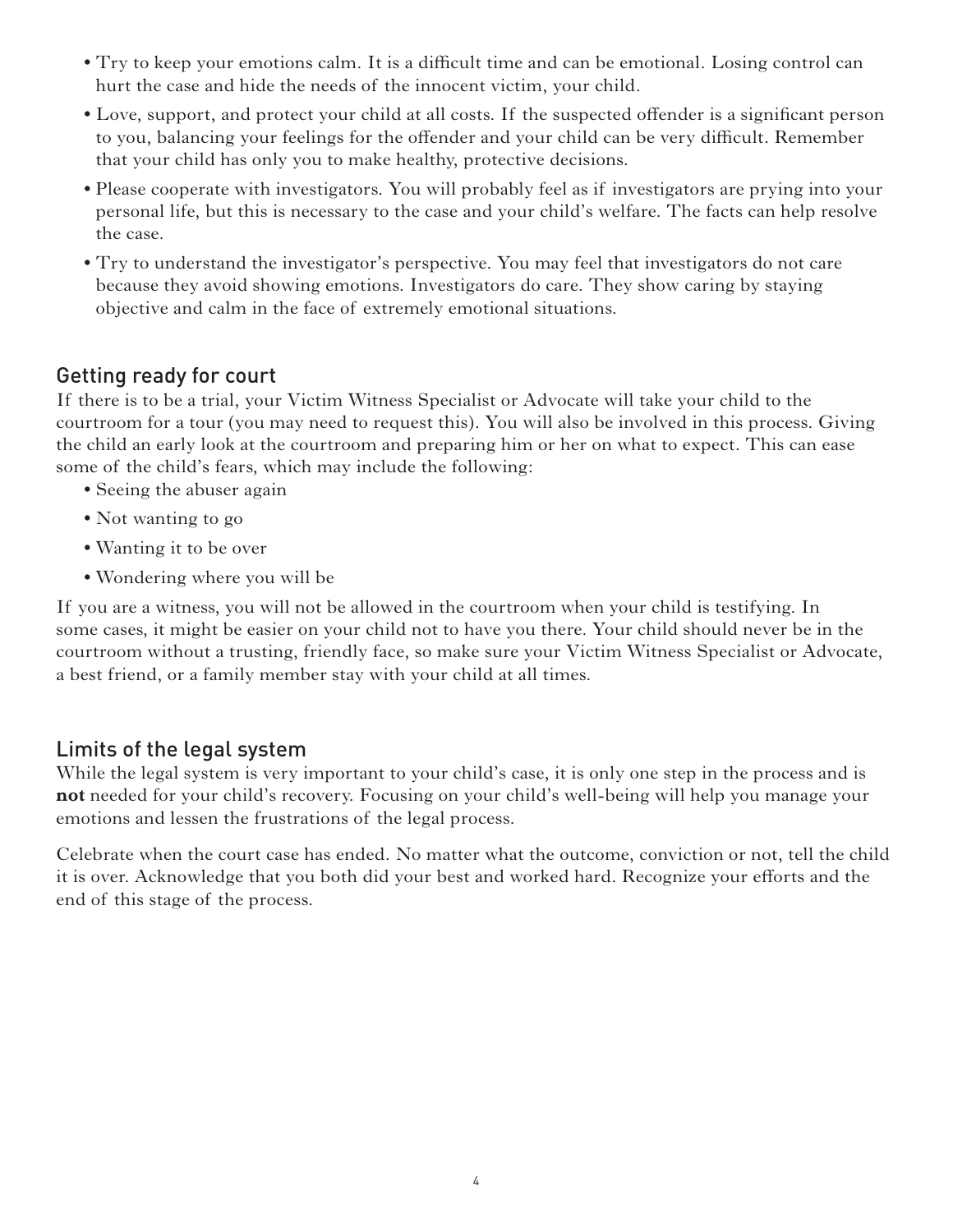# Talking with Your Child About the Legal Outcome

It is best to be honest and direct with your child. The amount of information you talk about depends on your child's age and level of understanding about the case. The most important thing is to let your child know that you are proud of him or her for being brave.

When the case is completed, you may feel let down or have a period of depression. This happens to many parents even if the legal proceedings had a positive outcome. If your child hears you express disappointment in the outcome, your child may think you are disappointed in him or her. Find a supportive friend with whom you can share your feelings and frustrations.

You have done your best in trying to prevent further abuse and hold the offender responsible for what he or she did. Even if the case does not happen, making sure your child is safe is the most important thing.

## Some things you can say to your child if the alleged offender is not found guilty:

- Just because they did not find \_\_\_\_\_\_\_\_\_\_\_\_ guilty, that does not mean they did not believe you. They have to follow the court's rules, and sometimes it is hard for other people to prove that it happened.
- You may be wondering how someone can do something wrong or against the law and not be punished. It does not make sense to me either.
- It does not matter what the court process did. What matters is that you did what you needed to do, you told us the truth.
- You are safe. You have been very brave.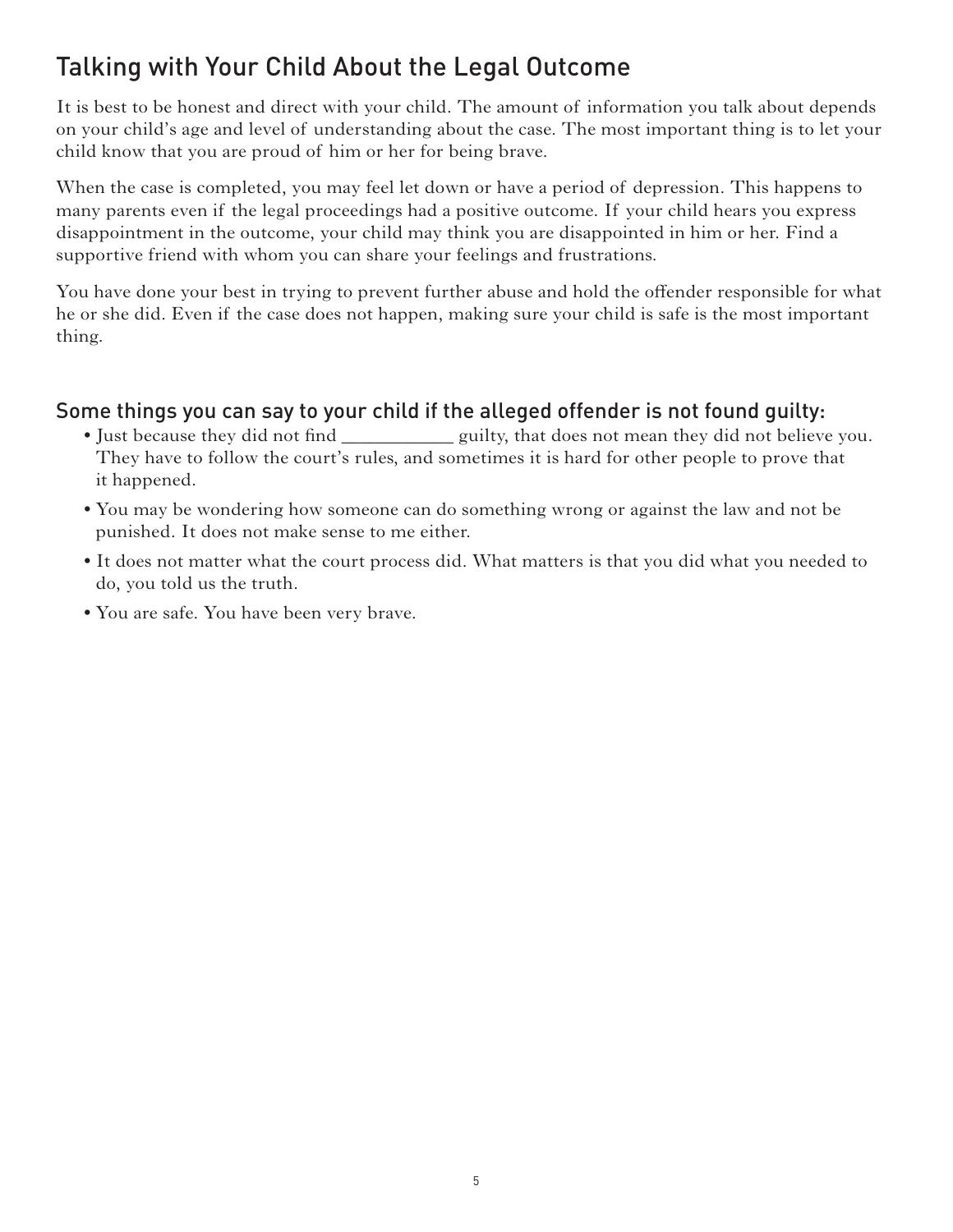# Definitions of Legal Terms

**48/72 Hour Hearing (Temporary Hearing) -** A hearing that is held within 48 to 72 hours of a child or children being placed into custody. The judge advises parents, information is presented about the reason the child came into custody, and the judge then makes a determination on the temporary custody of the children. This might mean that the child remains in custody pending investigation by CPS, that the child is returned to parents, or something else. The judge makes this decision based on what would be safest for the child.

**Adjudicated** - to pronounce or decree by judicial sentence; to settle or determine by the judge and court

**Felony** - a crime for which a person can be imprisoned for more than a year. The procedure in regard to a felony case may be considerably more prolonged. A felony charge may result in several court appearances - first a hearing in regard to the setting of bond, then an arraignment, then a preliminary hearing, then an appearance for the setting of a trial date, then the appearance for any pretrial motions, and then finally the appearance for trial

**First Court Appearance** - early in the course of a criminal proceeding, the defendant will be brought into court and the charges brought against him/her by the government will be formally read. The defendant will be asked by the court whether he or she pleads guilty or not guilty to the charges

**Grand Jury** - a group of citizens who are convened by the court for the purpose of reviewing criminal cases as presented to them by the prosecutor. They determine again whether there is probable cause to believe that the defendant committed the crime with which he or she is charged. The evidence that is presented at a grand jury is chosen by the prosecutor. Grand jurors do not hear from the defendant

**Memorandum or Memoranda** - a record or written statement of something

**Misdemeanor** - an offense for which a person can be imprisoned for up to a year

**Motions Hearing** - provides judges with an opportunity to hear oral arguments, in addition to the written motion and memoranda submitted to the court

**Plea** - at any point during the process, the defendant may plead guilty to the charge against him. Also at any stage, the defendant and his/her attorney may conduct negotiations with the prosecutor to determine whether a plea to some lesser charge may be agreeable to the government

**Preliminary Hearing** - where some or all of the prosecution witnesses will be called for the purpose of presenting evidence to determine whether there is probable cause to support the arrest made by police. If probable cause is found to exist, then the next stage in the proceeding is presentation of the case to a grand jury

**Prosecutor** - a governmental employee charged with the responsibility of bringing suspects to trial, they have absolute discretion in deciding to prosecute an offense or not to prosecute an offense

**Subpoena** - command, issued under a court's authority, to a witness to appear and give testimony

**Subpoena duces tecum** - a command to a witness to appear and produce documents

**Substantiated** - supported by proof or evidence; something that is supported or verified by corroborating information

**Verdict** - the decision of a trial jury or a judge that determines the guilt or innocence of a criminal defendant, or that determines the final outcome of a case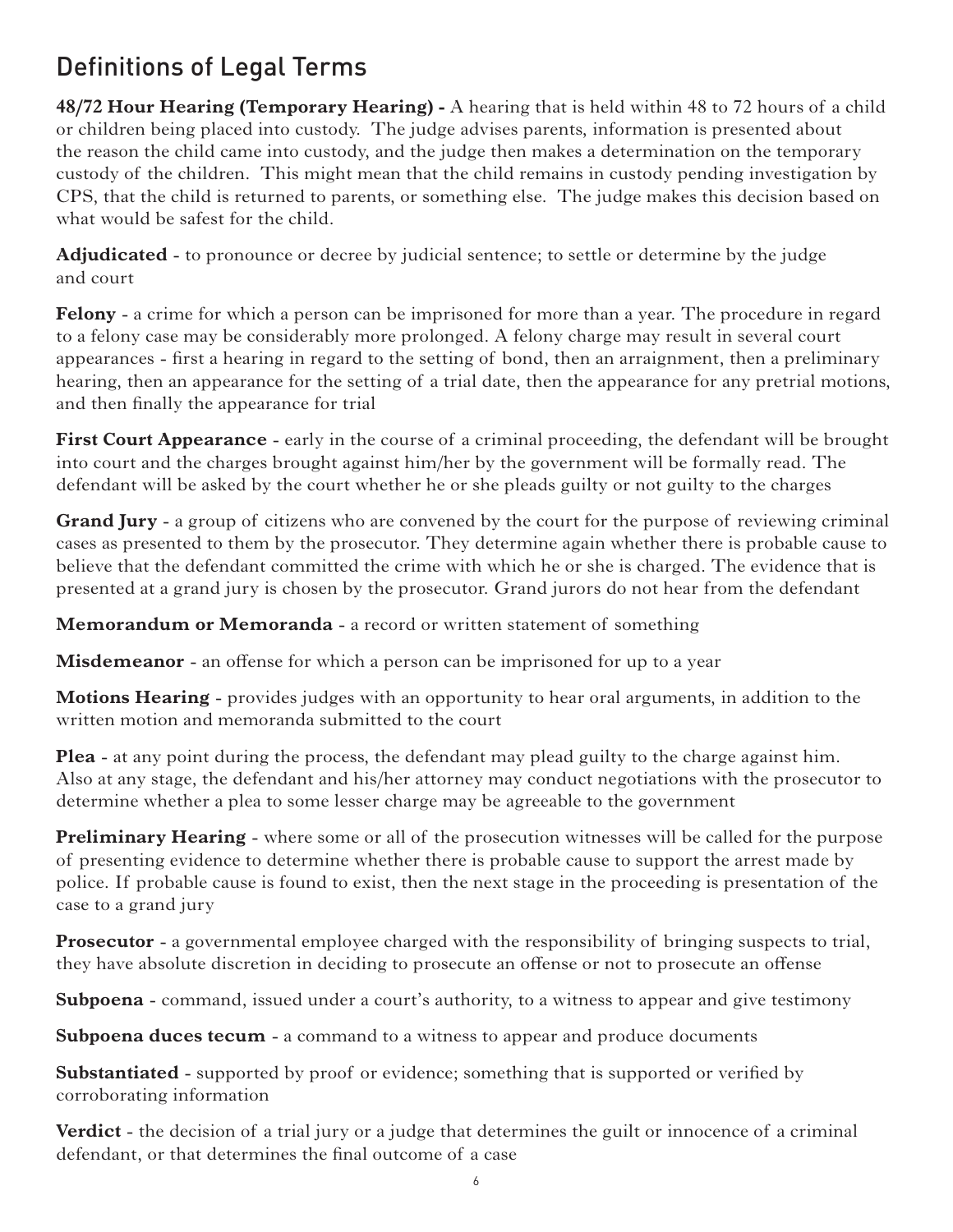| Notes |  |
|-------|--|
|       |  |
|       |  |
|       |  |
|       |  |
|       |  |
|       |  |
|       |  |
|       |  |
|       |  |
|       |  |
|       |  |
|       |  |
|       |  |
|       |  |
|       |  |
|       |  |
|       |  |
|       |  |
|       |  |
|       |  |
|       |  |
|       |  |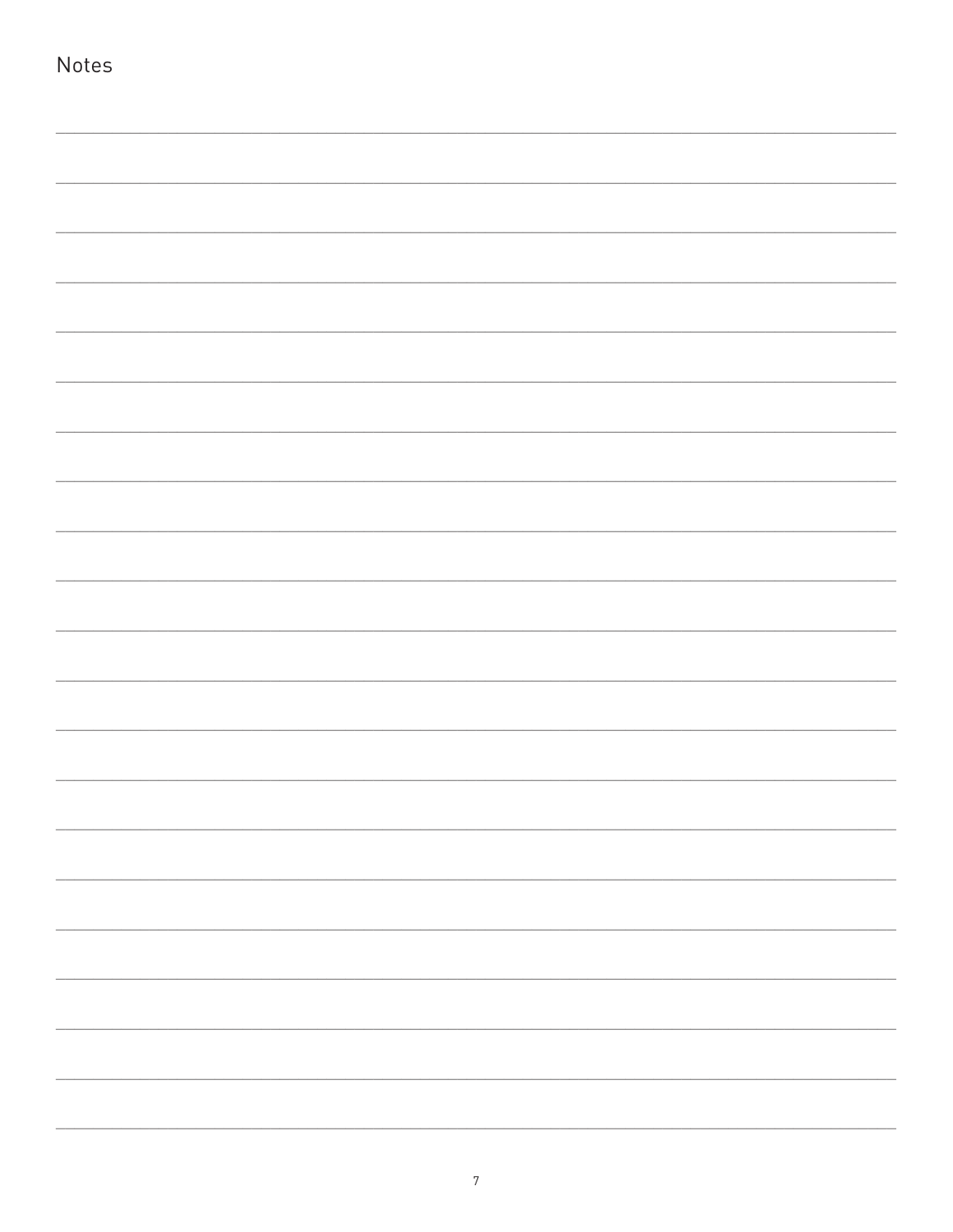| Notes |  |
|-------|--|
|       |  |
|       |  |
|       |  |
|       |  |
|       |  |
|       |  |
|       |  |
|       |  |
|       |  |
|       |  |
|       |  |
|       |  |
|       |  |
|       |  |
|       |  |
|       |  |
|       |  |
|       |  |
|       |  |
|       |  |
|       |  |
|       |  |
|       |  |